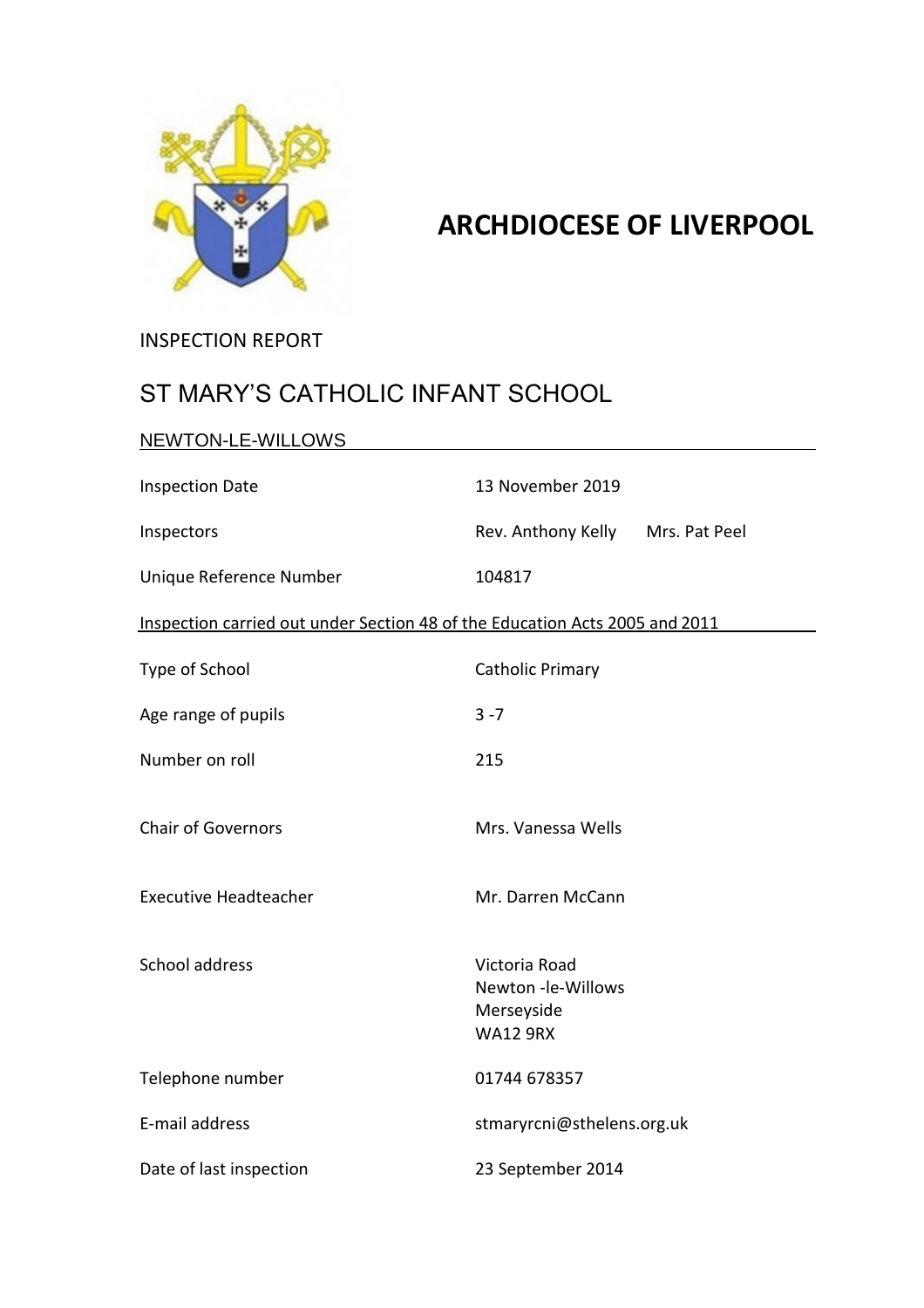# **Introduction**

This inspection was carried out under Section 48 of the Education Acts 2005 and 2011

The report of the inspection is produced for the Archbishop of Liverpool (Code of Canon Law 804 and 806) and for the governors of the school.

The inspectors are members of the Christian Education Department and their associates approved by the Archbishop of Liverpool for this purpose.

# **Information about this school**

- St Mary's Infant School is an average sized Catholic Primary School situated in Newton -le-Willows serving the parish of St Mary's and St John's, St Patrick's and St David's.
- There are 215 children on roll of whom 198 are baptised Catholic, 5 come from other Christian denominations and 3 from other faith or religious traditions. Nine children have no religious affiliation.
- There are 9 teachers at the school of whom 8 teach Religious Education. 8 teachers are baptised Catholic. Eight teachers have a suitable qualification in Religious Education.
- Since the last inspection a new Executive headteacher has been appointed and two teachers are responsible for Subject Leadership.

#### **Key for inspection grades**

| Grade 1 | Outstanding          |
|---------|----------------------|
| Grade 2 | Good                 |
| Grade 3 | Requires Improvement |
| Grade 4 | Inadequate           |
|         |                      |

© 2019 copyright – Archdiocese of Liverpool. This document may be reproduced in whole or in part for non-commercial educational purposes, provided that the information quoted is reproduced without adaptation and the source and date of publication are stated.

Further copies of this report are obtainable from the school.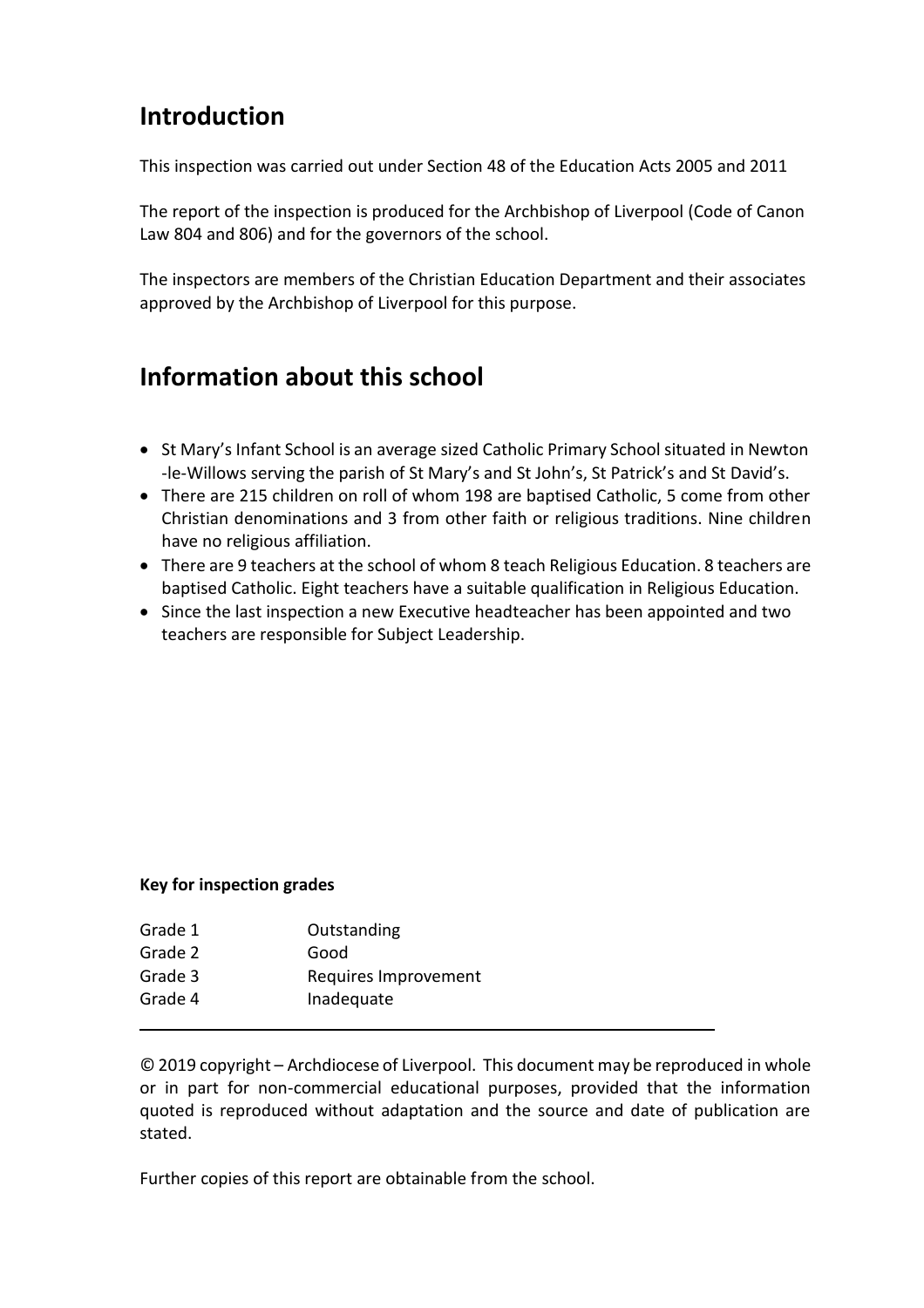# **OVERALL EFFECTIVENESS**

St. Mary's Infant school is a good school in providing Catholic Education.

# **CATHOLIC LIFE**

#### **The extent to which the pupils contribute to and benefit from the Catholic Life of the school**

- The extent to which the pupils contribute to and benefit from the Catholic Life of the school is good.
- Pupils appreciate, value and actively participate in the Catholic Life and mission of the school. A successful Mission Statement Day was held in October 2019. Consequently, the pupils know, own and live out their Mission Statement, *'I can do all things in Christ who strengthens me. Phil 4:13'.*
- Pupils show a respect for themselves and others as made in the image and likeness of God. The behaviour of pupils is excellent, and strong and positive relationships are in evidence throughout the school. They have a clear understanding of the *'Bee Rules - Be safe, Be Responsible, Be Respectful'.* They also show an understanding of the need to forgive, to be forgiven and they have a good understanding of right and wrong. At the end of the academic year, all pupils receive a certificate and gift to celebrate a personal quality. Awards, certificates, badges and stickers are also awarded throughout the year.
- Pupils accept the responsibilities of living within a Catholic school community. As a result, they are regularly involved with those activities which promote the Catholic Life and mission of the school both within school and the wider community. The pupils take part in fundraising events in order to support charities such as CAFOD and McMillan Coffee Morning*.* Their support of Alder Hey Children's Hospital has been particularly impressive*.* The pupils are aware ofthe needs of others and seek justice for others within and beyond the school community. A Warm Welcome local cafe which supports refugees shows their awareness and willingness to reach out to the local community.
- Pupils value and participate in opportunities provided by the school, such as visits and retreats. The newly created Worship Warriors benefited from a Spiritual Retreat Day to Liverpool Metropolitan Cathedral. This gave them spiritual enrichment and they returned to school to begin to apply this to leading Worship. An Eco Committee has also been set up to help the school's contribution to the environment.
- Pupils respond well to the opportunities the school provides for their personal support and development. As a result, they are happy, confident and secure in their own stage of physical, emotional and spiritual growth. The school provides Leadership opportunities for pupils through the positions of *S*chool Councilors, Librarians and House Captains. The school runs successful Breakfast and After School Clubs which benefit pupils.
- Pupils, appropriate to their age and capability, have a good understanding of loving relationships. The school is well on the way to implementing the next steps in preparing them for their physical, emotional and spiritual development.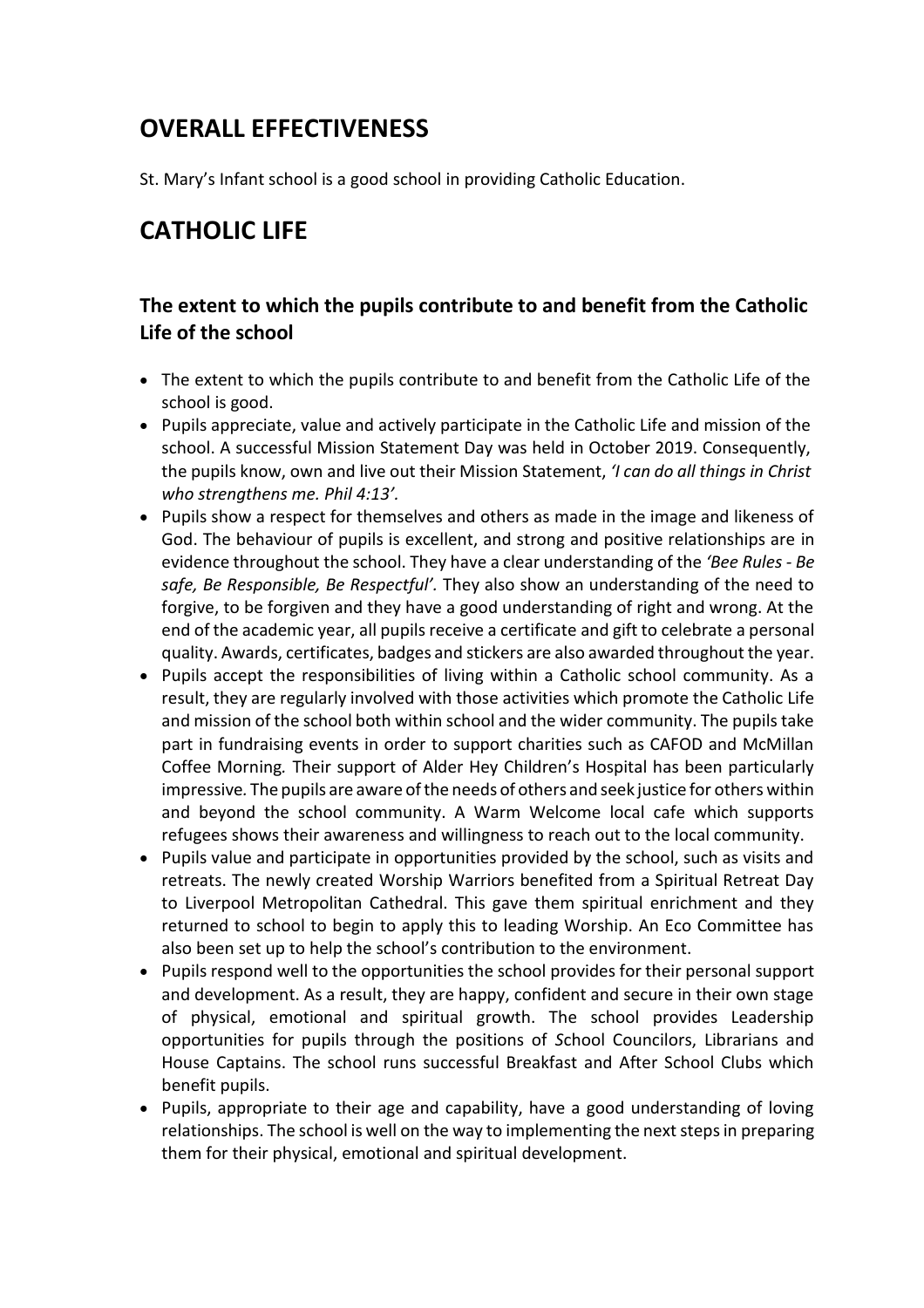- Pupils embrace a holistic approach to education, have an understanding of what it means to have a vocation and recognise the importance of using their gifts in the service of others.
- Pupils value and respect the Catholic tradition of the school and its links with the parish communities and the Archdiocese. As a result, they respect and are involved with parish and diocesan celebrations and activities, irrespective of their own faith commitments.
- Pupils feel able to express a pride in their own religious and cultural identity and beliefs.

#### **The quality of provision for the Catholic Life of the school**

- The quality of provision for the Catholic Life of the school is good.
- The school Mission Statement clearly expresses the educational mission of the Church. *'I can do all things through Christ who strengthens me. Phil 4:13.'* is consistently displayed throughout the school and remindsthe children of how they can live out each day.
- Staff are committed to its implementation across the curriculum and the whole of school life. They participate in school activities which reflect the Catholic Life and mission of the school.
- There is a clear sense of community at all levels, evident in the quality of relationships and the centrality of prayer to the whole community. The Catholic identity is at the core of behaviour management, and forgiveness is taught alongside school values of respect, compassion and resilience.
- The school environment reflects its mission and identity through obvious signs of its Catholic character with Scripture featuring prominently in displays. The Jo Kavanagh Prayer Garden, blessed by Deacon John O'Brian, is a lovely space for prayer and reflection.
- Staff promote high standards of behaviour and are good role models of mutual respect and forgiveness for pupils.
- The curriculum reflects a commitment to Catholic Social Teaching, to care for our common home and to the dignity of every human person. This is evident in fundraising activities on a national and local level, as well as an awareness of caring for the environment.
- The school provides many opportunities for the spiritual and moral development of pupils and staff. Staff are supported in their Continuous Professional Development and attend training days with the Archdiocese.
- Allstaff, either hold the Catholic Certificate in Religious Studies*,* or are working towards it. A commitment to this is a strength of the school.
- Some staff have been trained to deliver the Rainbows Bereavement Support Programme to help any child suffering bereavement or loss.
- Visits to Church are arranged and the Parish Priest celebrates Mass at various times of the year.
- A whole school trip to Gulliver's World is planned in order to experience awe and wonder in the world.
- The school has a designated Pastoral Lead who makes a positive impact in helping to nurture children who are in need of extra support.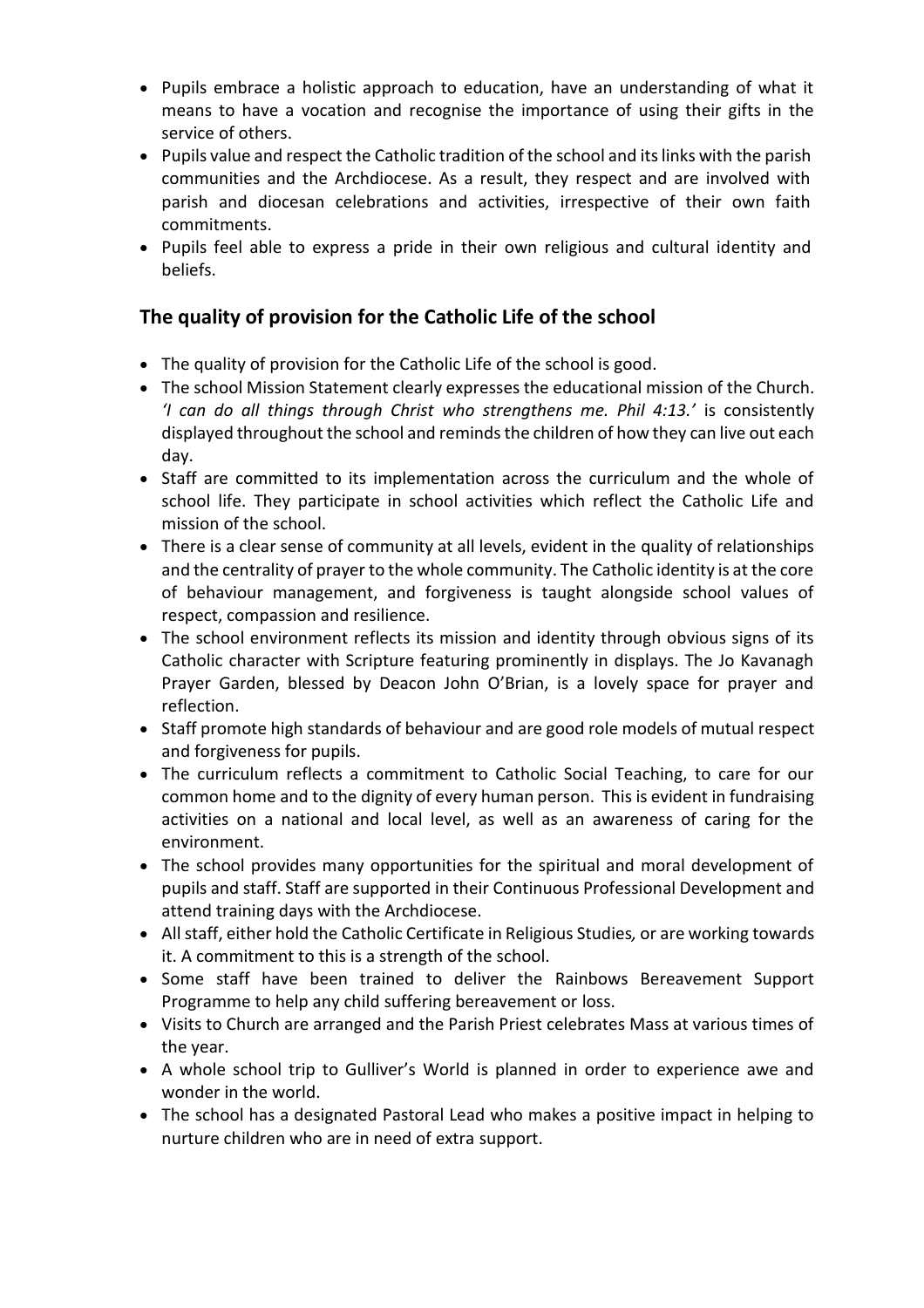- Policies and structures are in place, which provide pastoral care to pupils, and there is a commitment to the most vulnerable and needy in both policy and practice.
- A new sensory area provides support for children experiencing social and emotional difficulties.
- The school has a regard for the pastoral needs of staff and pupils and the Senior Leadership Team operates an 'open-door' policy for anyone who needs to discuss a matter.
- Pastoral programmes; Personal, Social and Health Education and Relationships and Sex Education are planned, well taught and reflect Catholic teachings and principles.

#### **How well leaders and governors promote, monitor and evaluate the provision for the Catholic Life of the school**

- Leaders and governors are outstanding in promoting, monitoring and evaluating the provision for the Catholic Life of the school.
- Leaders and governors demonstrate a deep commitment to the Church's mission in Education. Leaders are energised by the task and are a source of inspiration for the whole community. The development of the Catholic Life of the school is viewed by leaders and governors as a core leadership responsibility.
- Leaders are well regarded as models of Catholic leadership by both staff and pupils. The new Executive Headteacher has played a big part in developing and nurturing the Catholic ethos of the school. His leadership and vision for the school, along with the help of Senior Leaders, Subject Leaders and Governors hastransformed the Catholicity of the school.
- The provision for the Catholic Life of the school is given a high priority by leaders. Those in charge of Catholic life work well together and are committed to planned improvements to further enhance the Catholic Life of the school.
- Continuous Professional Development focusing on the Catholic Life of the school occurs and is effective. The school is keen to invest in its staff and support their aspirations. Staff take part in training run by the Archdiocese and Subject Leaders attend School Cluster Group meetings. Senior Leaders also attend training which fosters their own spirituality. As a result, staff have a strong understanding of the school's mission and are involved in shaping and supporting it.
- All staff meetings or get-togethers now begin with prayer or a moment of stillness. This helps to develop the Catholic ethos of the school.
- The school has strategies for engaging with parents and carers to the benefit of pupils, including those who might traditionally find working with the school difficult. As a result, parents and carers have a strong understanding of the school's mission and are supportive of it. One parent commented, '*My daughter is a child grounded in her Religious values and school supports her to grow*.'
- Parents are invited to share in celebrations ofthe childrens' work, achievements, whole school Masses and other liturgical celebrations.
- As leaders, the governing body is highly ambitious for the Catholic Life of the school and leads by example in the way it emphasises Catholic Life as a school improvement priority. They care deeply about these aspects.
- Governors make a strong contribution to the Catholic Life of the school. They are fully supportive of the school's mission and are involved in its evaluation.
- Governors are passionate about promoting the Catholic life of the school and care deeply about this aspect. They are highly ambitious and provide strong support and challenge to the school's Senior Leaders.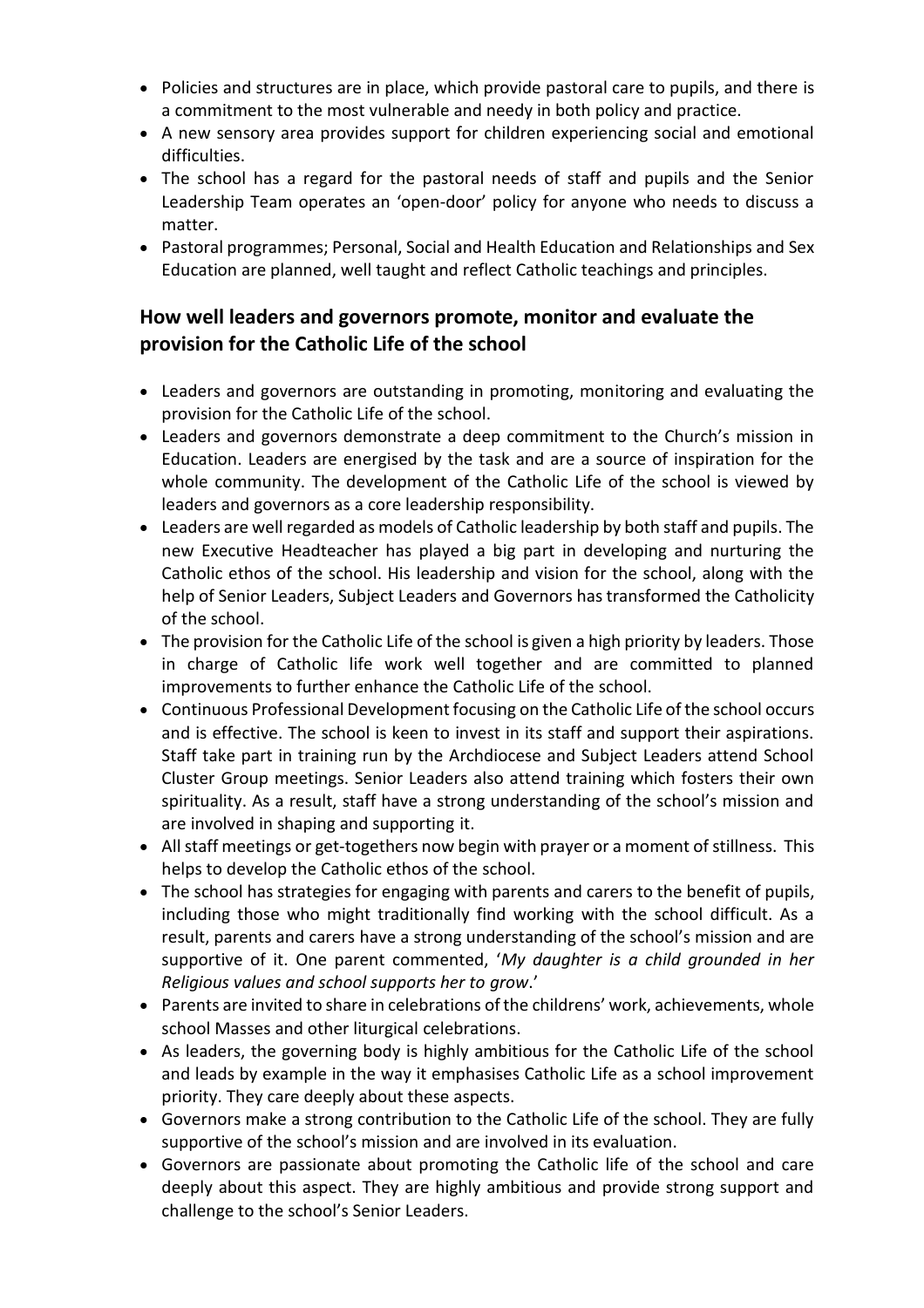- The Religion Education Link Governor works closely with the Subject Leaders is dedicated to helping the school to improve and provides support and challenge in equal measure.
- The Parish Priest is a helpful part of the school family. He is very supportive and is accessible for Masses and other liturgical celebrations.
- The school responds well to Archdiocesan policies and initiatives and promotes the Archdiocesan vision throughout the school.
- Achievement and effort are widely recognised and are celebrated through Celebration Assemblies, Class Collective Worships, Twitter and the Newsletter.

### **RELIGIOUS EDUCATION**

#### **How well pupils achieve and enjoy their learning in Religious Education**

- The extent to which pupils achieve and enjoy their learning in Religious Education is good.
- Pupils, from their varied starting points, make good progress in each key stage.
- Groups of pupils, including those with Special Educational Needs, are also making progress comparable to the progress of other pupils.
- Pupils, relative to their age and capacity, are religiously literate and engaged young people; they use their knowledge, understanding and skills, to reflect spiritually, and to think ethically and theologically. Pupils are aware of the demands of religious commitment in everyday life.
- Pupils are actively engaged in lessons and are committed to improving their knowledge, understanding and skills, in order to further develop as competent learners.
- Pupils concentrate well, have an understanding of how well they are doing, of what they need to do to improve, and can articulate how they have made progress. Religious Education will soon become part of the new tracking system within the school and will help to enhance this. A wider use of the Driver words to challenge all pupils will equally help further this.
- Pupils approach their lessons with interest and enthusiasm. They enjoy challenging activities and respond well to opportunities which extend their learning. Themed weeks and days such as Multi-Faith Week and Spirituality Days are productive and popular.
- Behaviour in lessons is excellent because pupils enjoy Religious Education and disruptions in lessons are unusual.
- The quality of pupils' current work, both in class and in written work, is good. Pupils take pride in their work.
- Formal assessments are carried out termly by each child as recommended by the Archdiocese.

### **The quality of teaching, learning and assessment in Religious Education**

- The quality of teaching, learning and assessment in Religious Education is good.
- Planning follows the most up-to-date Archdiocesan format with the inclusion of the language of the new standards. However, implementing the driver words more widely will further improve lesson outcomes for pupils and ensure greater progression from year to year.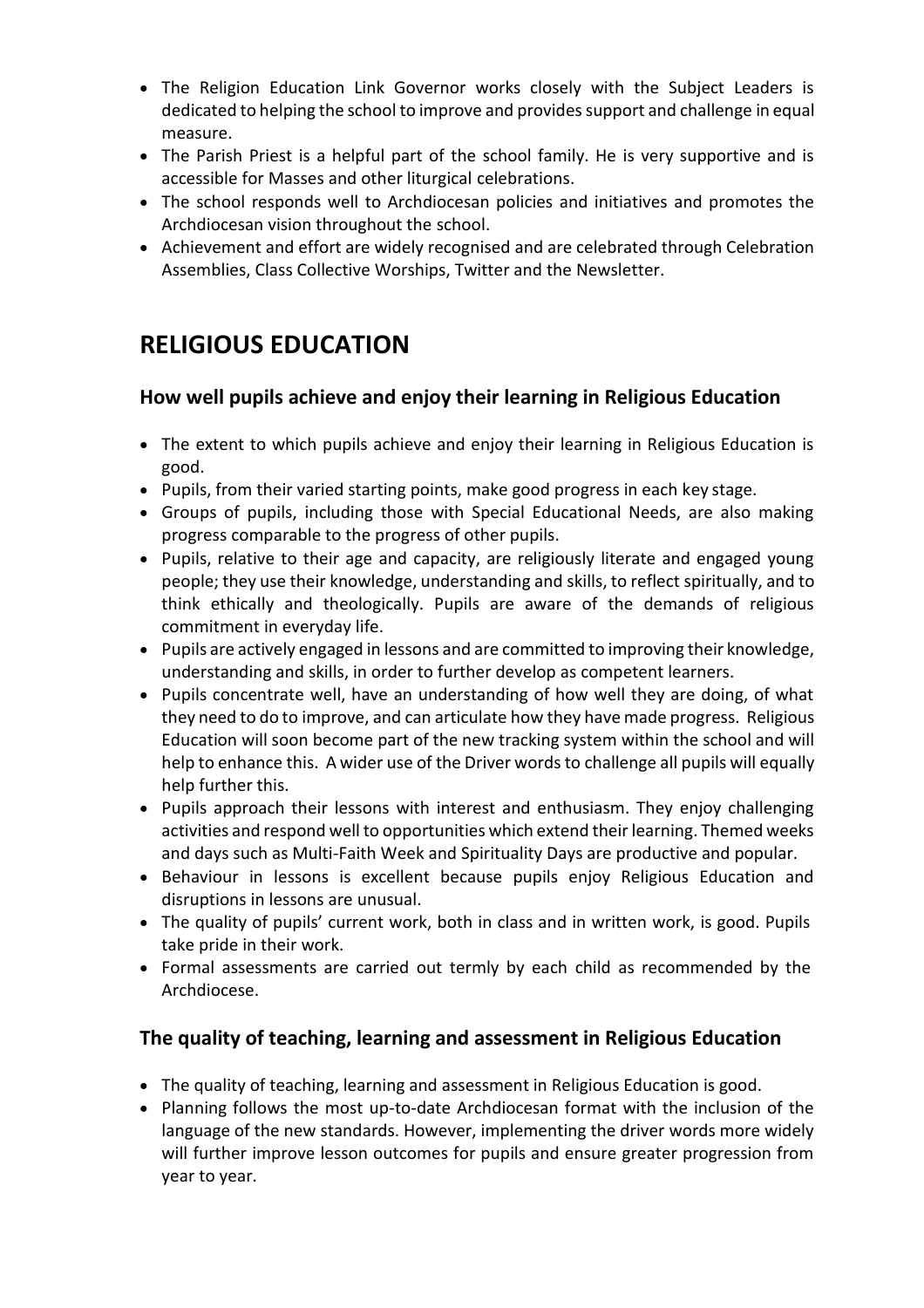- Teachers consistently plan good lessons linked to pupils' current assessment so that pupils learn well. As a result of this, teaching is consistently good.
- Teachers are confident in their subject expertise and have a good understanding of how pupils learn. As a consequence, pupils apply themselves well and make good progress in lessons and over time. Greater focus on plenaries within lessons to extend pupils' learning and provide 'next steps' would extend this.
- Teachers employ a range of appropriate strategies, including individual, paired and collaborative work, with some imaginative and well-planned activities. Consequently, pupils are motivated and concentrate well in lessons**.**
- Teachers have high expectations of pupils and use good questioning to challenge pupils. At times, this skill could be used more widely to further challenge and stretch pupils.
- Teachers manage time well to secure good learning in lessons and lessons are paced well to keep and maintain pupils' concentration.
- Good quality resources are used effectively to optimise learning for pupils. Teaching Assistants are also used consistently well in helping and supporting pupils.
- Marking is completed regularly by teachers. However, this could be more focused on teaching and learning to support pupils and aid teachers' work/life balance.
- Church visits are used to help, support and enhance learning.
- The Religious Education curriculum provides opportunities for childrens' spiritual and moral development. For example, the 'Everyday Heroes' Week' helps to encourage and foster a sense of vocation in the pupils.
- Achievement and effort are celebrated, and teachers regularly give good levels of praise to pupils, helping to aid motivation.

### **How well leaders and governors promote, monitor and evaluate the provision for Religious Education**

- Leaders and governors are good in promoting, monitoring and evaluating the provision for Religious Education.
- Leaders and governors ensure that Religious Education is a core subject within the school and the curriculum meets the requirements of the Bishops' Conference in every respect and in each key stage.
- Leaders and governors ensure that the required amount of curriculum time is given to Religious Education in each key stage.
- Subject Leaders regularly attend Archdiocesan In-Service training and meet together with other schools within their Cluster Group to share good practice.
- Leaders and governors ensure that Religious Education is comparable to other core curriculum subjects, in terms of professional development, resourcing, staffing and accommodation.
- Continuous Professional Development is supported and encouraged within the school and Newly Qualified Teachers are supported and have access to appropriate training.
- The school follows the *Come and See* programme of study, as recommended by the Bishops' Conference of England and Wales.
- Leaders' and governors' self-evaluation of Religious Education is a good reflection of frequent assessment, tracking, monitoring, analysis and self-challenge which is informed by current best practice in Religious Education.
- The Subject Leaders for Religious Education have a clear vision for teaching and learning and a good level of expertise in helping to secure this vision. They work well together and are committed to taking the subject forward.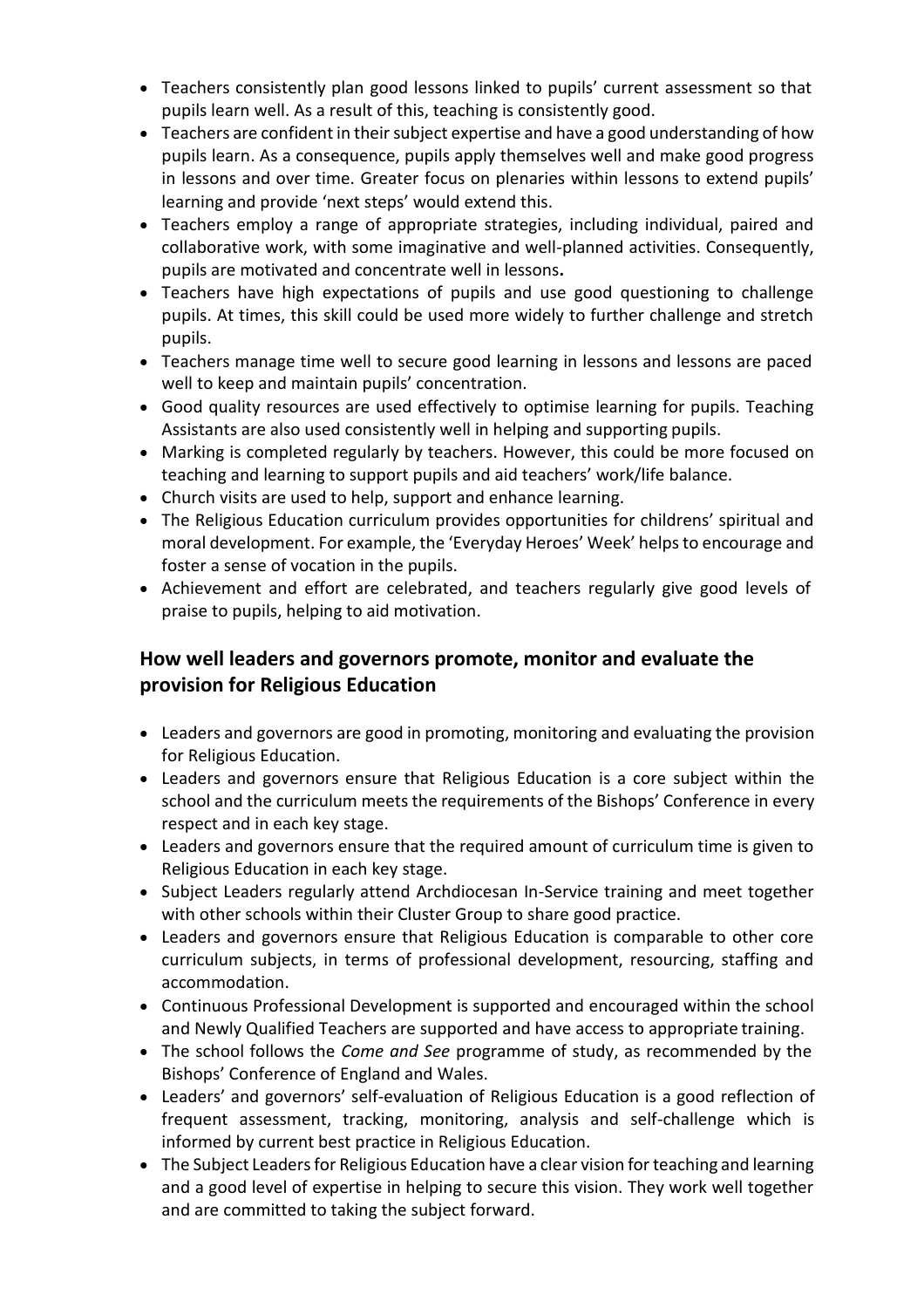Leaders and governors ensure that Religious Education is planned to meet the needs of different groups of pupils. The Link Governor meets with the Subject Leaders and with the Worship Warriors to see where improvements can be made.

### **COLLECTIVE WORSHIP**

#### **How well pupils respond to and participate in the school's Collective Worship**

- Pupils response to and participation in the school's Collective Worship is good.
- Pupils act with reverence and are keen to participate in Collective Worship. They sing joyfully, reflect in silence and join in community prayer appropriately and with confidence.
- Pupils are becoming involved in planning, preparing and leading worship with confidence, enthusiasm and a degree of independence. They are thoughtful in their planning of liturgy and other pupils are engaged by the worship opportunities planned by their peers. Even greater opportunities for pupils to take ownership of Worship could now be used.
- Pupils use a variety of approaches to prayer which include Scripture, religious artefacts, liturgical music and other forms of prayer. The Worship Warriors use a Class Collective Worship Box to help to create a prayerful atmosphere.
- Pupils have a good understanding of the Church's liturgical year, its seasons and feasts and the approaches this requires in the planning of appropriate worship opportunities.
- The experience of living and working in a faithful, praying community has a positive impact on the spiritual and moral development of pupils, irrespective of ability or faith background. They have a well-developed sense of respect for those of otherfaiths.

### **The quality of Collective Worship provided by the school**

- The quality of Collective Worship provided by the school is good.
- Collective Worship has become a key part of the life of the school and prayer is included in all school celebrations. Praying together has become part of the daily experience for pupils and staff.
- Collective Worship has a purpose, message and direction. The themes chosen for worship reflect a good understanding of the liturgical seasons and the Catholic character of the school.
- Collective Worship is a priority in terms of planning, evaluating and resourcing; as a result, experience of Collective Worship is engaging, and members of the community speak positively about these opportunities. However, the timings of Worship need to be monitored to ensure Class Collective Worship do not run on too long.
- Families and friends are invited to share Worship celebrations during the year.
- The new Prayer Garden is utilised well to enhance the spiritual experience for children.
- Early Years and Foundation Stage regularly hold a *'*Stay, Play and Pray*'* session for their families. A *'*Go Forth Prayer*'* is given to family members to provide an opportunity to celebrate their experience at home with their child.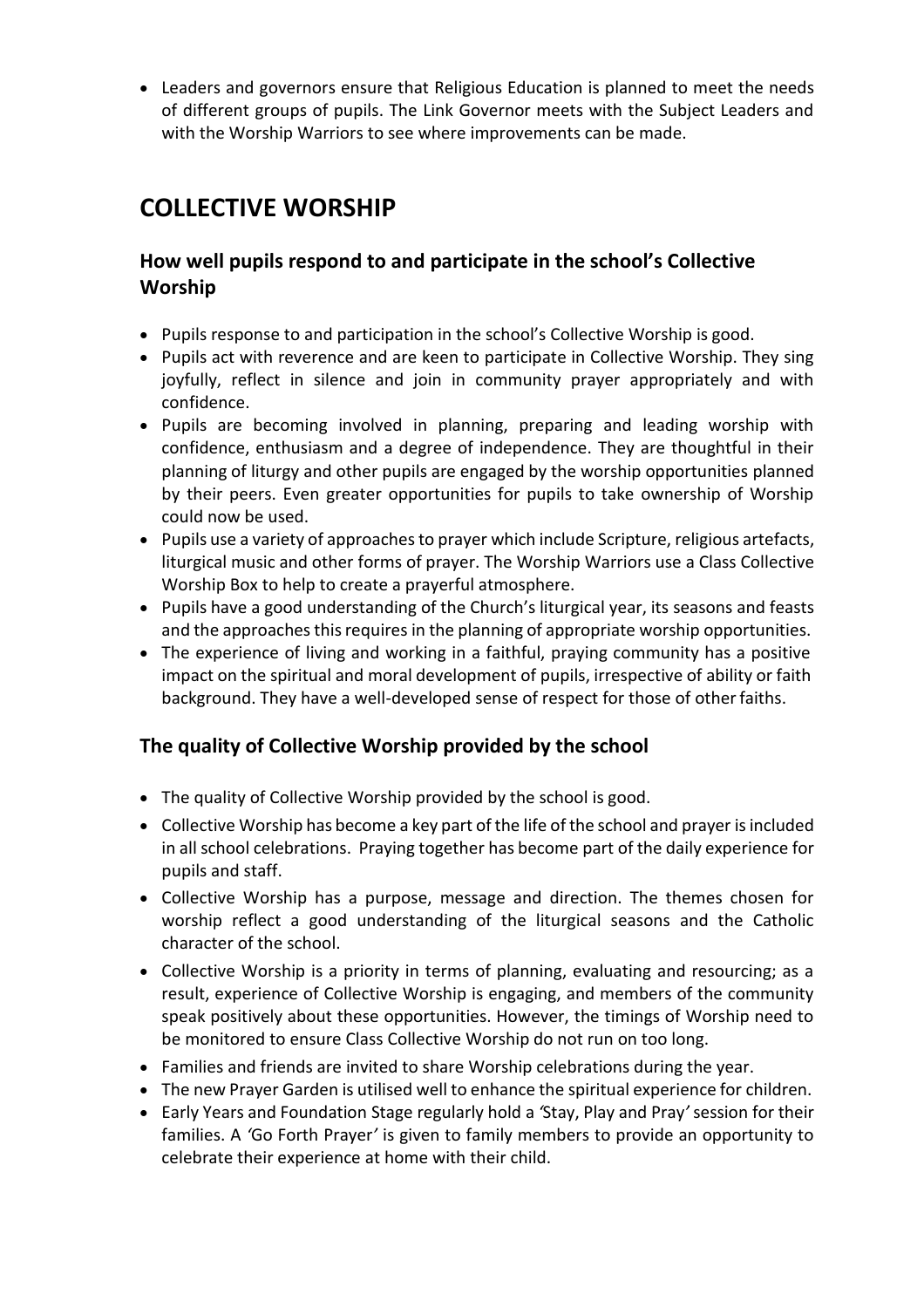- A Collective Worship Comment Book has been established by the school whereby the extended school family are able to write positive comments which can then be shared with the children. This is a lovely link between home and school.
- Relevant staff have a very good understanding of the Church's liturgical year, seasons and feasts and ensure that pupils have experiences of the Church's liturgical life. The Parish Priest also celebrates significant liturgies during the year.
- Staff are skilled in helping pupils to plan and deliver quality worship when appropriate. They have a good understanding of the purpose of Collective Worship and the wide variety of methods and styles of prayer.
- Opportunities are planned in a manner that facilitates attendance by other adults associated with the pupils and school and response to this invitation is appreciated and taken up.

#### **How well leaders, governors promote, monitor and evaluate the provision for Collective Worship**

- Leaders and governors are good in promoting, monitoring and evaluating the provision for Collective Worship.
- Leaders know how to provide policies and guidelines to plan and deliver quality Collective Worship.
- They have a very good understanding of the Church's liturgical year, seasons and feasts.
- Leaders of Collective Worship within the school are appropriate models of good practice for staff and pupils.
- They promote pupils' planning and leading of Collective Worship. This can now be more widely incorporated.
- Subject Leaders have attended Collective Worship In-Service training run by the Archdiocese and have led staff in Collective Worship.
- Leaders and governors regularly review Collective Worship as part of their selfevaluation processes.

# **What the school needs to do to improve further**

- To continue to implement areas identified in the school's Self-evaluationDocument.
- To further develop the quality of teaching and purposeful learning in Religious Education by:
	- using the driver words to further support and challenge pupils and ensure greater progression;
	- using plenaries within lessons to help extend learning for all pupils;
	- to focus marking on teaching and learning.
- To further develop Collective Worship by:
	- helping and encouraging pupils to lead Worship more widely within class and across the school.